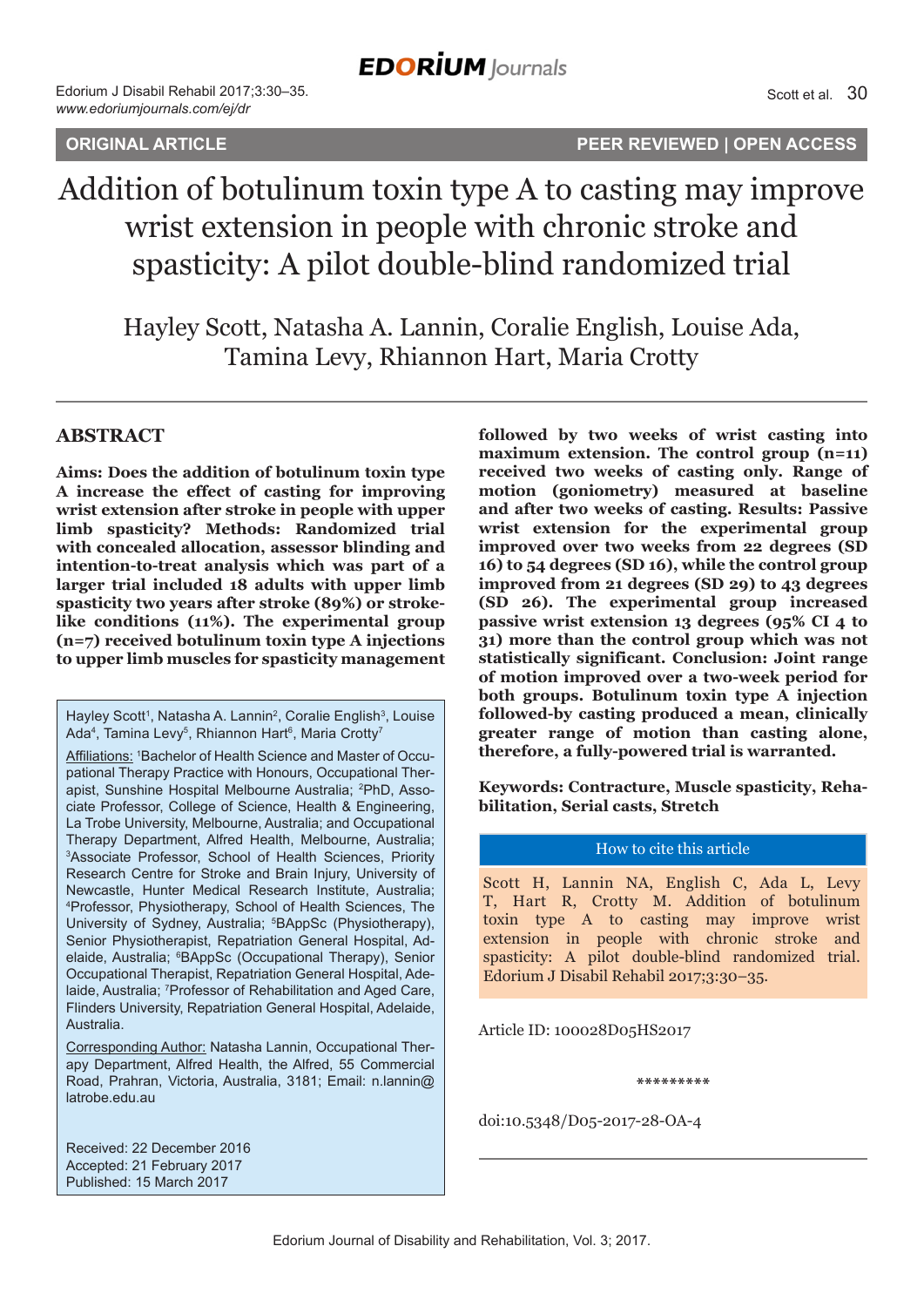Edorium J Disabil Rehabil 2017;3:30–35. *www.edoriumjournals.com/ej/dr*

## **INTRODUCTION**

Botulinum toxin type A has been shown to reduce spasticity after stroke [1, 2]. However, it is often the decrease in joint range of motion which limits the ability to use the limb, rather than the presence of spasticity itself [3]. The most common rehabilitation intervention used to increase joint range is stretch. A systematic review of stretch showed that there was little effect (MD 2 degrees, 95% CI 2 to 6) of short term stretch after stroke across seven randomized trials [4]. However, there was a larger effect (MD 15 degrees, 95% CI 4 to 26) of long-term stretch in the lower limb after traumatic brain injury if it was applied continuously via casting in one randomized trial [4], with another randomized trial of casting after traumatic brain injury showing similar results in the upper limb (MD 22 degrees, 95% CI 13 to 31) [5].

Clinically, in the presence of spasticity, it is assumed that using botulinum toxin type A plus casting will increase range of motion more than casting used in isolation. Presumably this is because both impairments are being targeted—the contracture via casting and the spasticity via botulinum toxin type A. There is little evidence to support this hypothesis. Randomized trials showed no effect of adding botulinum toxin type A to casting after traumatic brain injury [6] (MD 2 degrees, 95% CI 9 to 13) or in children with cerebral palsy [7] (MD 5 degrees, 95% CI 4 to 13). Adding botulinum toxin type A to casting to reduce contracture has not been examined in a randomized trial after stroke. However, a single-group study [8] of botulinum toxin type A followed by three weeks of casting resulted in reduction in contracture of 7 degrees (95% CI 5 to 9) in people with chronic stroke and moderate to severe spasticity (Grade 3–4 on the modified Ashworth scale).

The aim of this study, therefore, was to investigate if the addition of botulinum toxin type A to casting is more effective than casting alone in increasing range of motion after stroke in people with moderate to severe spasticity.

## **MATERIALS AND METHODS**

#### **Design**

This study was part of a larger randomized trial which investigated the effect of botulinum toxin type A alone, therapy alone and therapy plus botulinum toxin type A in patients with spasticity as a result of a neurological condition [9]. A component of the therapy was two weeks of casting in order to increase range of motion. This study therefore investigated the effect of the addition of botulinum toxin type A to casting on contracture (Figure 1). Participants were recruited from people presenting to the spasticity clinic of a metropolitan hospital in Adelaide, Australia with spasticity as defined as a Tardieu scale [10] score  $\geq 2$  out of 4. They were randomly allocated to the

experimental group (two weeks of casting plus botulinum toxin type A) or the control group (two weeks of casting only). The allocation sequence was generated using a computerized random number generator by someone not involved in the study and concealed using consecutively numbered, sealed, opaque envelopes which were opened by the injecting physician following baseline assessment. Therapists who applied the casts were blind to whether participants had been injected. Outcomes were measured at baseline before randomization and injection (week 0) and then again at least one hour after cast removal (week 2) by a researcher blind to group allocation. Data entry and analyses for this study were also conducted blind to group allocation. La Trobe University and Flinders University Human Research Ethics Committees approved this study. All participants provided written, informed consent prior to data collection.

## **Participants**

Patients were included if they were aged over 18 years, were diagnosed with a stroke (or stroke-like condition), and had sufficient cognitive ability (defined as a score of more than 23 on Mini Mental State Examination [11]) and English language to be able to participate. They were excluded if they had: an allergy to proposed injection agents, or had had a botulinum toxin type A injection in the previous five months. Participants were included in this specific study if they had a cast applied in maximum wrist extension.

#### **Intervention**

The experimental group received botulinum toxin type A injections and then received two weeks of casting the wrist into maximum extension. The injection of  $BOTOX^{TM}$  into their spastic muscle(s) was administered by a rehabilitation physician according to Australian practice recommendations [12, 13]. The treating physician used goal setting with participants and their carers to identify areas of concern specific to their spastic upper limb movement, and muscle choice for injection was based on these goals and the distribution of upper limb spasticity. BOTOX<sup>™</sup> was supplied to participants through the Australian Pharmaceutical Benefits Scheme (PBS) and the maximum dose of at any one time point was 400 units. The forearm and hand was placed in a series of synthetic casts for two weeks so that the spastic wrist flexors were in a stretched position; some participants wore casts that also included the elbow (positioned in extension) and/or their fingers and thumb (positioned in extension). The position of the limb in the cast was determined by the therapist and by the participant's perception of a 'strong stretch' [5]. Second and third casts were applied (approximately 5–6 days after application of the previous cast) to gradually increase the stretch on muscles. Participants were monitored for sensation, pain,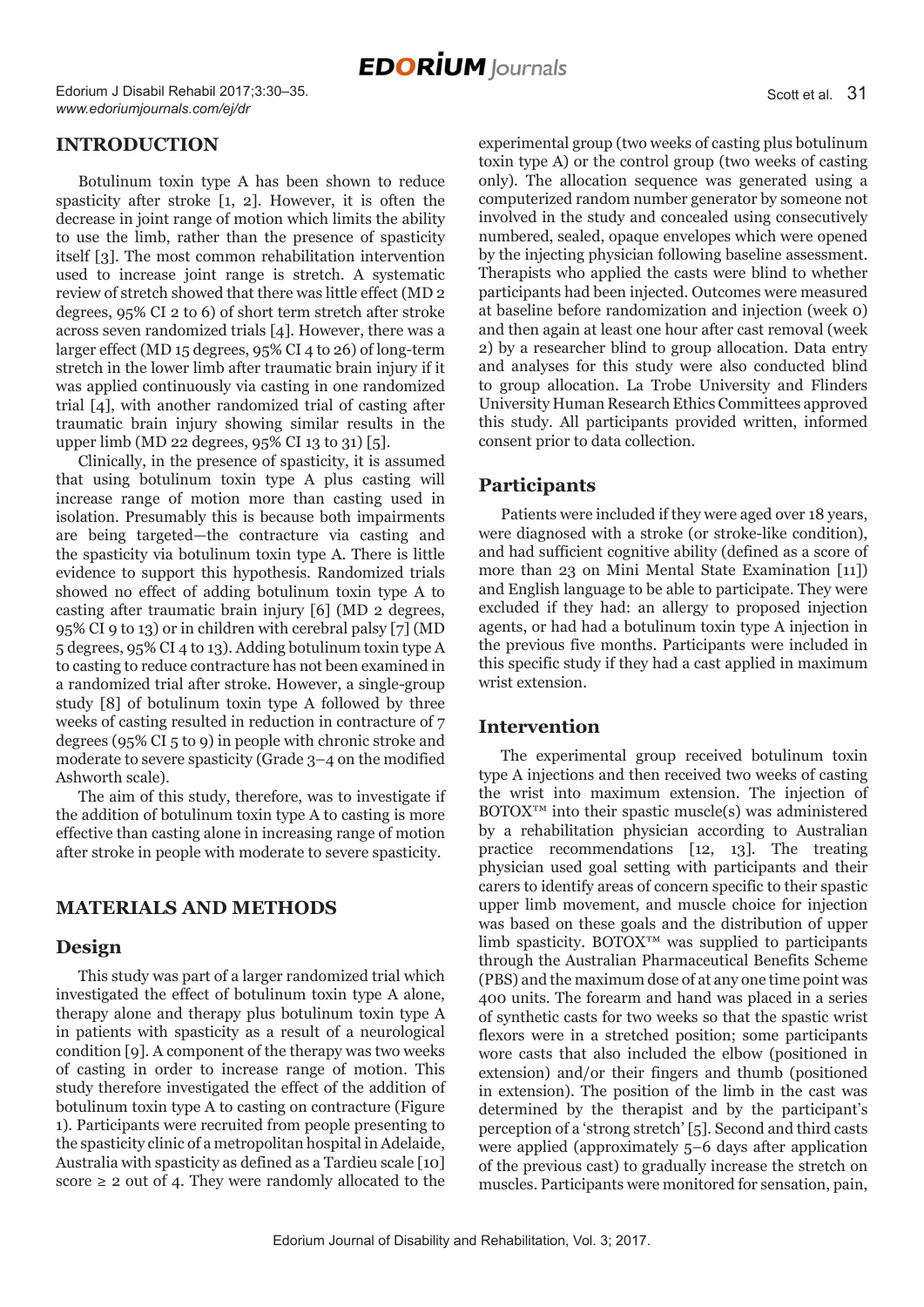Edorium J Disabil Rehabil 2017;3:30–35. *www.edoriumjournals.com/ej/dr*

circulation and skin breakdown; casts were modified or ceased in the presence of complications.

#### **Outcome measure**

Passive wrist extension was measured using goniometry and reported in degrees. Participants sat at a table with the arm on a table. A measurer stabilized the forearm in pronation and passively extended the wrist in maximum extension to the limit of comfort. Another measurer placed a goniometer along the forearm and the hand, and measured wrist extension (where zero is the wrist in neutral). The procedure [14] was carried out by trained measurers who were registered physiotherapists and occupational therapists.

## **Data analysis**

Measures of central tendency (mean or median) and measures of dispersion (SD, IQR) were used to present characteristics of the participants. The size of the effect was determined as the mean between-group difference (95% CI). Primary analysis was by intention-to-treat, where each participant's data were analyzed in the group to which they were randomly assigned irrespective of intervention received or refused [15]. Missing data was replaced by the group means.

## **RESULTS**

## **Flow of participants through the study**

Eighteen participants from the original trial were eligible because they had casts applied to increase wrist extension and were included in this study. Seven participants had been randomized to the experimental group and 11 had been randomized to the control group. There were two participants lost to follow-up (Figure 1).

The mean age of the participants was 60 years (SD 13) and 14 (78%) were male. Most had suffered a stroke (n = 17, 89%), two years previously. The control group was



slightly younger, contained two participants with a nonstroke brain injury, had slightly worse upper limb activity and a lower quality of life (Table 1).

## **Adherence to trial method**

All participants received at least two casts over a two-week study period. The median number of casts per participants applied was three with one participant (5%) receiving four. The mean length of time that a cast was worn continuously was 5 days (SD 1); and the mean duration of casting was 16 days (SD 2). The most common types of cast were either a short-arm cast or a short-arm cast with a finger platform and dorsal cut-out. The other casts were long-arm casts (with and without a finger platform). Just under half of the participants (n = 8, 44%) had their type of cast changed over the study period, with the most common change being from a short arm cast to a short arm cast plus a finger platform. Minor adverse events ( $n = 20$  events) including swelling, redness, skin breakdown/blister and sensory discomfort were noted, but none were serious enough to lead to early cast removal.

Experimental participants received botulinum toxin type A injections into muscles affected by spasticity. Most participant had injections into flexor carpi radialis and ulnaris as well as flexor digitorum superficialis and profundus, with a total dose ranging from 100–400 units (Table 2).

## **Effect of intervention**

Group data are presented in Table 3. Passive wrist extension improved over the two weeks from 22 degrees (SD 16) to 54 degrees (SD 16) in the experimental group, and from 21 degrees (SD 29) to 43 degrees (SD 26) in the control group. The experimental group increased passive wrist extension 13 degrees more than the control group which was not statistically significant (95% CI -4 to 31).

#### **DISCUSSION**

After two weeks of casting, passive wrist extension improved in both groups (with or without botulinum toxin type A). This pilot study found that the addition of botulinum toxin type A to the casting increased passive wrist extension although the amount of improvement was not statistically significant. However, the mean difference between the groups was 13 degrees which is approaching clinical significance. These findings suggest that a larger fully powered trial is warranted.

The large gain in range of motion as a result of casting with the addition of botulinum toxin type A (32 degrees, SD 19) in this pilot study was larger than previously found in a group of people with stroke (7 degrees, SD 3) [8], Figure 1: Design of and flow of participants through the study.<br>
people with traumatic brain injury (14 degrees, SD 8) [6]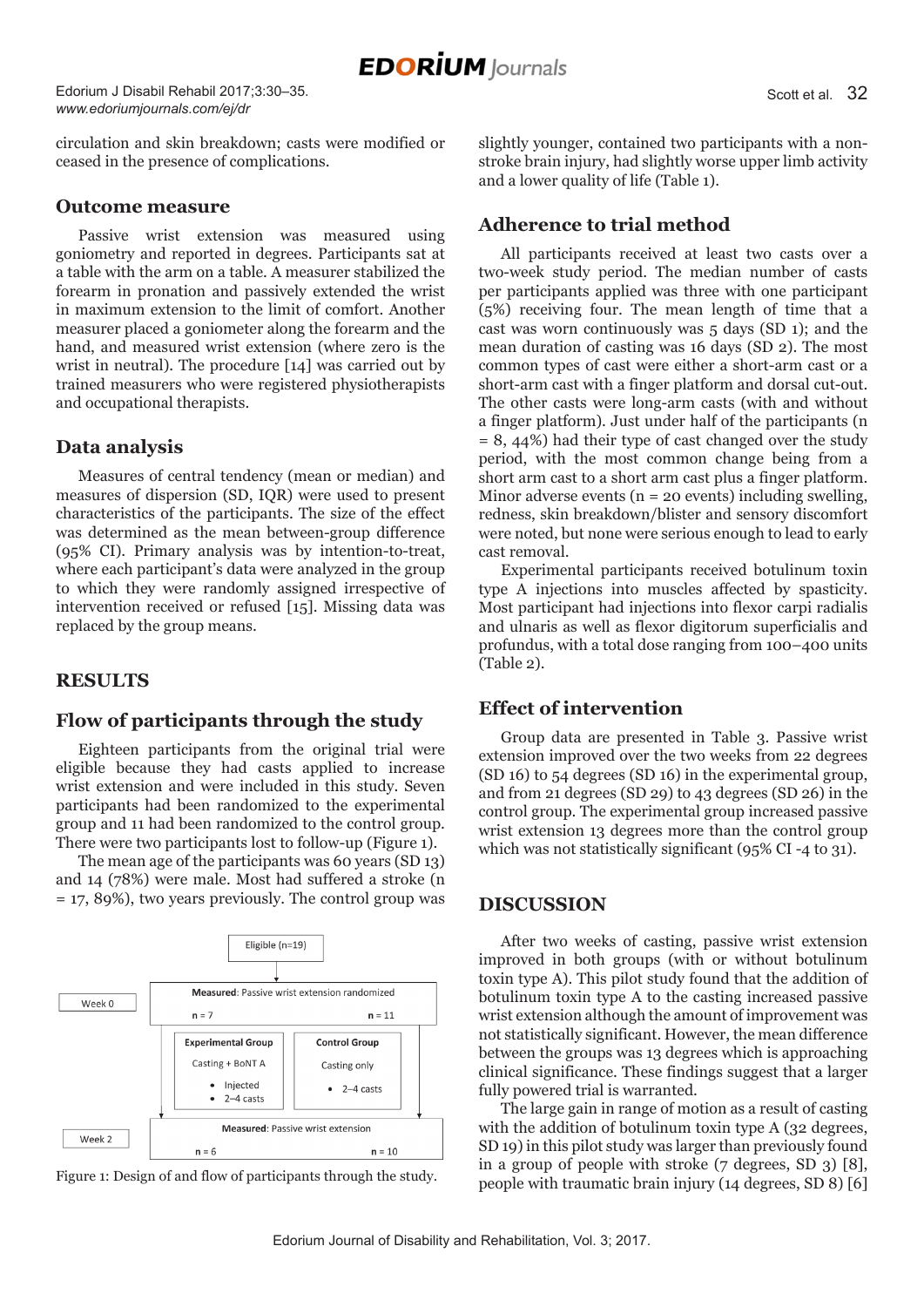## **EDORİUM** Journals

Edorium J Disabil Rehabil 2017;3:30–35. *www.edoriumjournals.com/ej/dr*

#### Table 1: Characteristics of participants at baseline

| <b>Characteristics</b>                                                                                              | Group                  |                         |
|---------------------------------------------------------------------------------------------------------------------|------------------------|-------------------------|
|                                                                                                                     | <b>Exp</b><br>$n=7$    | Con<br>$n=11$           |
| Age in years, mean (SD)                                                                                             | 62(10)                 | 58(14)                  |
| Sex male (%)                                                                                                        | 7(100)                 | 7(64)                   |
| Side of hemiplegia, n left (%)                                                                                      | 4(57)                  | 6(55)                   |
| Type of neurological condition, n (%)<br>Stroke (infarct)<br><b>Stroke (haemorrhage)</b><br>Non-stroke brain injury | 6(86)<br>1(14)<br>0(0) | 6(55)<br>3(27)<br>2(18) |
| Time since stroke (month), median (IQR)                                                                             | $24(5-38)$             | $23(11-95)$             |
| Spasticity (Tardieu Scale, 0-4), mean (SD)                                                                          | 2.9(0.4)               | 2.5(0.5)                |
| Upper limb activity (Box and Block Test, blocks/60s), median (IQR)                                                  | $0(0-24)$              | $o(0-6)$                |
| Quality of life (EQ-5D, 0-100), mean (SD)                                                                           | 71(20)                 | 55(16)                  |

Exp: Experimental Group Received Casting + BoNT-A, Con: Control Group Received Casting, EQ-5D EuroQual 5-dimension (3 level).

#### Table 2: Characteristics of BoNT-A injections (n = 7)

| <b>Participant</b> | <b>Drug</b>    | <b>Side injected</b> | <b>Muscles injected</b>                                  | <b>Total dose</b><br>(units) | <b>Average dose</b><br>(units/mm) |
|--------------------|----------------|----------------------|----------------------------------------------------------|------------------------------|-----------------------------------|
| UL <sub>01</sub>   | <b>BOTOXTM</b> | Right                | FCR, FCU, FDS, FDP                                       | 100                          | 25                                |
| UL <sub>05</sub>   | <b>BOTOXTM</b> | Left                 | FCR, FCU, FDS, FDP, biceps,<br>brachialis,               | 400                          | 35                                |
| UL <sub>08</sub>   | <b>BOTOXTM</b> | Left                 | FCR, FCU                                                 | 100                          | 50                                |
| UL17               | <b>BOTOXTM</b> | Left                 | FCR, FDS, biceps, pronator teres,<br>pronator quadratus, | 200                          | 40                                |
| <b>UL26</b>        | <b>BOTOXTM</b> | Left                 | FCR, FCU, FDS, FDP, biceps,<br><b>brachialis</b>         | 300                          | 30                                |
| <b>UL28</b>        | <b>BOTOXTM</b> | Right                | FCR, FCU, FDS, FDP                                       | 300                          | 75                                |
| <b>UL34</b>        | <b>BOTOXTM</b> | Right                | FCR, FCU, FDS, FDP, FPL, biceps,<br><b>brachialis</b>    | 300                          | 50                                |

FCU: Flexor Carpi Ulnaris, FCR: Flexor Carpi Radialis, FDS: Flexor Digitorum Superficialis, FDP: Flexor Digitorum Profundus, FPL: Flexor Pollicis Longus, FPB: Flexor Pollicis Brevis

Table 3: Mean (SD) for each group, mean (SD) difference within groups, and mean 95% CI) difference between groups for passive wrist extension.

| Outcome                               | <b>Groups</b>                  |                   |                                       |                   | Difference within groups |         | Difference between<br>groups        |
|---------------------------------------|--------------------------------|-------------------|---------------------------------------|-------------------|--------------------------|---------|-------------------------------------|
|                                       | Week o                         |                   | Week 2                                |                   | Week 2 minus o           |         | Week 2 minus o                      |
|                                       | $Casting +$<br>BoNT-A<br>$n=7$ | Casting<br>$n=11$ | $\alpha$ Casting +<br>BoNT-A<br>$n=7$ | Casting<br>$n=11$ | $Casting +$<br>BoNT-A    | Casting | $Casting + BoNT-A$<br>minus Casting |
| Passive wrist ext<br>Goniometry (deg) | 22(16)                         | 21(29)            | 54(16)                                | 43(26)            | 32(19)                   | 19(17)  | $13(4 \text{ to } 31)$              |

BoNT-A: Botulinum Toxin Type A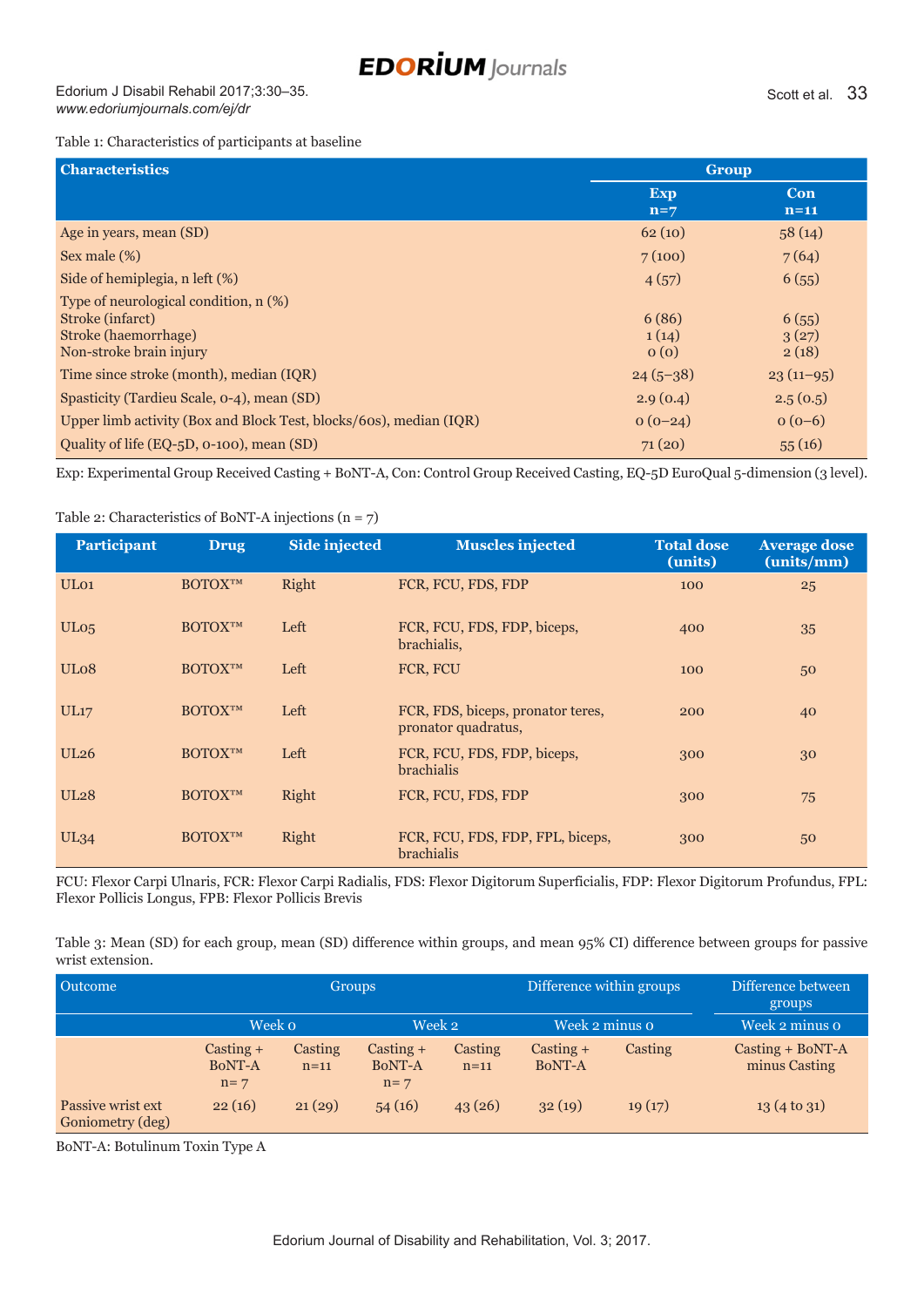## **EDORIUM** Journals

Edorium J Disabil Rehabil 2017;3:30–35. *www.edoriumjournals.com/ej/dr*

or people with cerebral palsy (6 degrees, SD 8) [7]. The degree of spasticity was similar across studies and ranged from 2.5–3.5 on the Modified Ashworth Scale. However, all previous studies had casted the ankle whereas, this study casted the wrist, which may account for the difference in reduction in contracture. The participants were people living with chronic stroke who had moderate to severe spasticity and were severely disabled as reflected in the median score of zero on the Box and Block Test. The large gain in range of motion as a result of casting with or without the addition of botulinum toxin type A (24 degrees, SD 18) may not have been maintained in the long-term due to the inability to move the upper limb. For example, a group of severely disabled people with traumatic brain injury lost 60% of the gains in range of motion made as a result of casting within one month [5].

The main limitation of this pilot randomized trial is that the measure of passive wrist extension was not torque-controlled [16]. However, both groups received continuous stretch in the form of casting, so both groups would interpret 'discomfort' in the same way, so the between-group effect is not likely to be influenced by this lack of standardization of torque. Given that a larger trial is warranted, it should also include a measure of activity [17] as well as measures taken beyond the intervention to determine the long-term effects of casting with the addition of botulinum toxin type A.

The small sample size of the current study is typical of a pilot study. We were interested in determining if casting plus botulinum toxin type A was potentially more beneficial than casting alone, and if so, to determine a likely effect size for a fully powered study. The control group increased their passive wrist extension from 21 to 43 degrees. A between-group difference of 15 degrees (i.e., the experimental group increasing passive wrist extension from 21–58 degrees) represents about a third of the available range in wrist extension. Power analysis using the change in passive wrist extension of the current study suggests that a sample size of 46 participants (23 in each group) is required to detect a clinical between-group difference of 15 degrees at an alpha of 0.05 and beta of 0.80. Allowing for a 10% dropout, a fully-powered study would consist of 52 people with chronic stroke, spasticity ≥ Grade 2 on the modified Ashworth scale, and about 20 degrees of passive wrist extension.

## **Implications for rehabilitation**

- Spasticity and contracture are disabling impairments in chronic stroke.
- Common interventions include botulinum toxin type A for spasticity management and casting for contracture management.
- This pilot double-blind randomized trial suggests that joint range of motion increases more after a combination of botulinum toxin type A and casting than casting alone.

## **Author Contributions**

Hayley Scott – Substantial contribution to design, Acquisition of data, Analysis and interpretation of data, Drafting the article, Revising it critically for important intellectual content, Final approval of the version to be studied

**\*\*\*\*\*\*\*\*\***

Natasha A. Lannin – Substantial contribution to design, Acquisition of data, Analysis and interpretation of data, Drafting the article, Revising it critically for important intellectual content, Final approval of the version to be studied

Coralie English – Substantial contribution to design, Analysis and interpretation of data, Revising it critically for important intellectual content, Final approval of the version to be studied

Lousie Ada – Substantial contribution to design, Adquisition of data, Analysis and interpretation of data, Drafting the article, Revising it critically for important intellectual content, Final approval of the version to be studied

Tamina Levy – Acquisition of data, Revising it critically for important intellectual content, Final approval of the version to be studied

Rhiannon Hart – Aquisition of data, Revising it critically for important intellectual content, Final approval of the version to be studied

Maria Crotty – Substantial contribution to design, Revising it critically for important intellectual content, Final approval of the version to be studied

#### **Guarantor**

The corresponding author is the guarantor of submission.

#### **Conflict of Interest**

Authors declare no conflict of interest.

#### **Copyright**

© 2017 Hayley Scott et al. This article is distributed under the terms of Creative Commons Attribution License which permits unrestricted use, distribution and reproduction in any medium provided the original author(s) and original publisher are properly credited. Please see the copyright policy on the journal website for more information.

#### **REFERENCES**

- 1. Simpson DM, Alexander DN, O'Brien CF, et al. Botulinum toxin type A in the treatment of upper extremity spasticity: A randomized, doubleblind, placebo-controlled trial. Neurology 1996 May;46(5):1306-10.
- 2. van Kuijk AA, Geurts AC, Bevaart BJ, van Limbeek J. Treatment of upper extremity spasticity in stroke